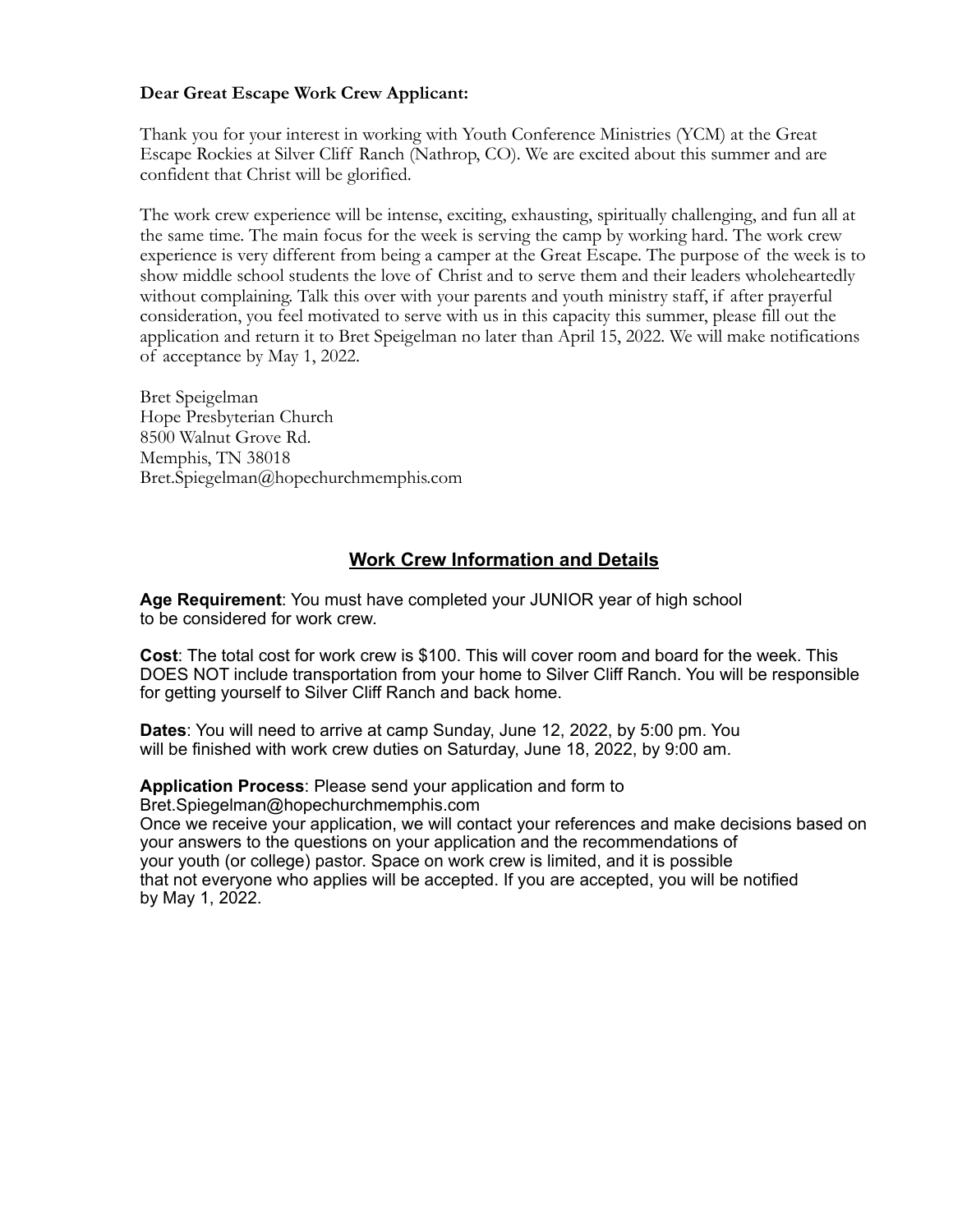# The Great Escape Rockies – 2022

### General Information (Make sure parents see this page.)

**Age Requirement:** Work Crew participants must have completed their Junior year of high school by June 2022.

**Cost:** The total cost of The Great Escape for work crew is \$100. All money will help offset your room and board while attending the conference. The money will be due **after** work crew selections have been made. Checks can be made payable to YCM. This does not include transportation costs or spending money.

**Work Crew Director:** The work crew director for TGE is Bret Spiegelman. You will report directly to the director. TGE staff will work alongside you each day.

**Time Requirement:** You will need to arrive at camp Sunday, June 12, 2022, by 5:00 pm. You will be finished with work crew duties on Saturday, June 18, 2022, by 9:00 am.

**Lodging:** While at the Great Escape, the work crew will stay together in cabins at Silver Cliff Ranch (site for the conference). Males and females will obviously stay in separate rooms.

**Transportation:** Each student needs to secure his/her own transportation to and from Nathrop, CO.

If you have any questions or concerns, please feel free to contact me at any time. Bret Spiegelman 901-507-1879.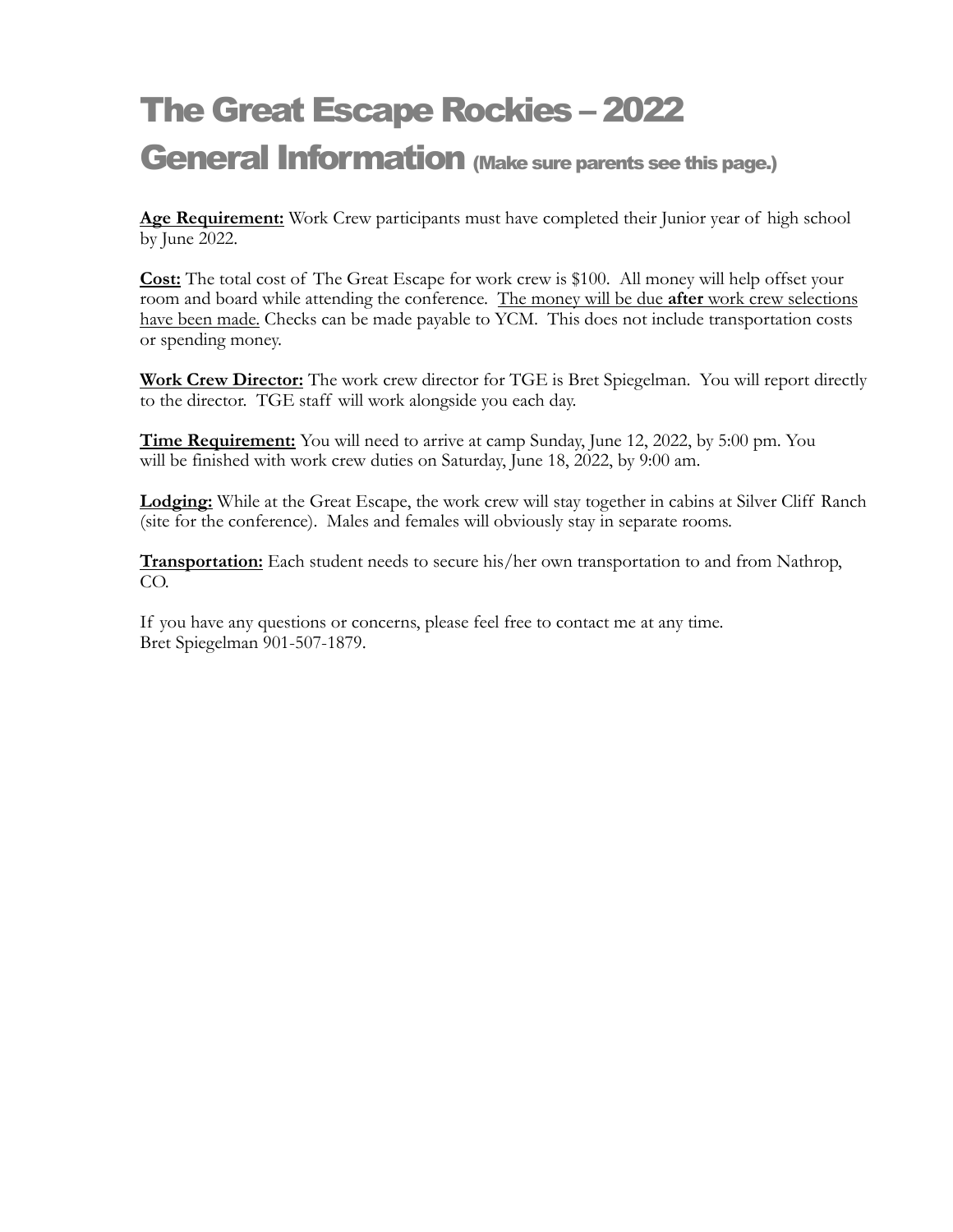# TGE Rockies Work Crew Application

| Name: Male/Female                                                                                                                                                                                                              |  |
|--------------------------------------------------------------------------------------------------------------------------------------------------------------------------------------------------------------------------------|--|
|                                                                                                                                                                                                                                |  |
|                                                                                                                                                                                                                                |  |
| Phone:                                                                                                                                                                                                                         |  |
|                                                                                                                                                                                                                                |  |
|                                                                                                                                                                                                                                |  |
|                                                                                                                                                                                                                                |  |
| Parents Cell: No. 1998                                                                                                                                                                                                         |  |
|                                                                                                                                                                                                                                |  |
|                                                                                                                                                                                                                                |  |
| Youth Director's Cell: Contact Contact Contact Contact Contact Contact Contact Contact Contact Contact Contact Contact Contact Contact Contact Contact Contact Contact Contact Contact Contact Contact Contact Contact Contact |  |
|                                                                                                                                                                                                                                |  |

### Application Questions:

Please answer these on a separate sheet of paper to mail or in a new document to e-mail. Be sure to send the above information as well.

1. When and how did you become a Christian?

2. What is your involvement and what are your responsibilities in your church?

3. Briefly describe your spiritual journey over the past year. What did being a Christian mean in your life in relation to your family, peers, and ministry?

4. Why do you want to be on work crew? What do you have to offer? What do you hope to gain?

5. What are your strengths and weaknesses?

6. Would those that know you best describe you as: a hard worker, not a hard worker but not lazy, lazy, a slug, highly functioning sleepwalker. (BE HONEST- some slugs have been vital components of successful work crews.)

7. Are you applying for work crew with a boy friend or girl friend? If so, flip a coin and the winner can apply this year and the loser can apply next year. Thank you.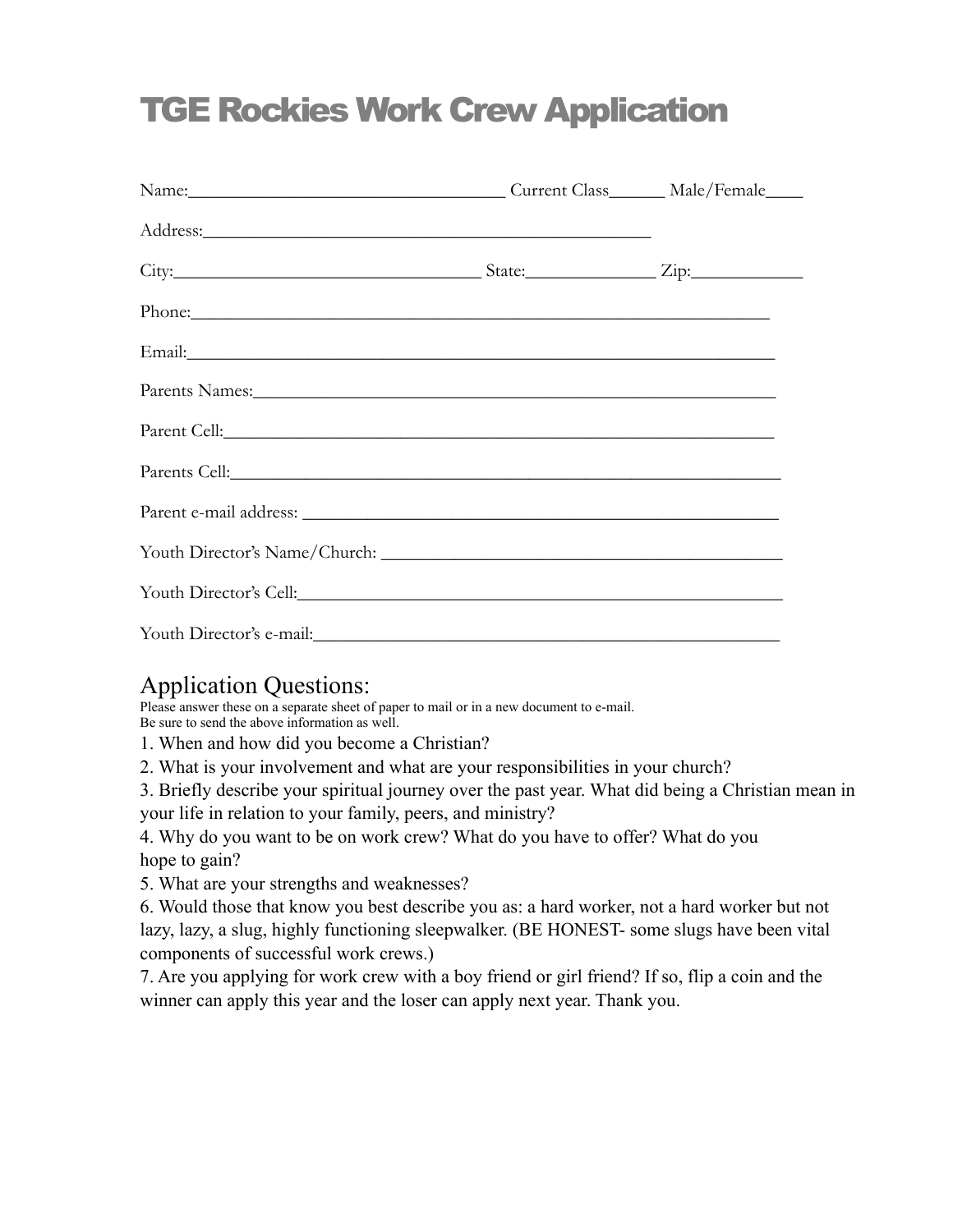| Work Crew Prerequisites (Please mail this form to work crew boss)      |
|------------------------------------------------------------------------|
| Read and initial the items below after careful observance of each one: |

| I acknowledge the Lordship of Jesus in my life and I have a personal relationship<br>with Him.                                                                                                                                                                                      |  |  |  |  |  |
|-------------------------------------------------------------------------------------------------------------------------------------------------------------------------------------------------------------------------------------------------------------------------------------|--|--|--|--|--|
| I am committed toward growing and maturing in my relationship with God<br>through personal study, prayer, worship and active attendance at church.                                                                                                                                  |  |  |  |  |  |
| I am committed to choices and a lifestyle that are both Godly and "above<br>reproach", knowing that my lifestyle is a model for the students at Great Escape.                                                                                                                       |  |  |  |  |  |
| I have completed at least my sophomore year of high school.                                                                                                                                                                                                                         |  |  |  |  |  |
| I have discussed this opportunity with my parents (if still under their authority)<br>and they have given their consent for me to apply for a position on work crew.                                                                                                                |  |  |  |  |  |
| I agree to adhere to the guidelines set by the work crew director regarding work<br>crew relationships.                                                                                                                                                                             |  |  |  |  |  |
| I agree that if, after careful consideration, the work crew director and the Great<br>Escape Rockies planning team determine that my behavior necessitates my<br>removal from work crew, I (or my parents) will be financially responsible for my immediate<br>transportation home. |  |  |  |  |  |
| Date:                                                                                                                                                                                                                                                                               |  |  |  |  |  |
| If still under parent authority – parent sign below that you have read and understand the<br>responsibilities stated above.                                                                                                                                                         |  |  |  |  |  |

| Parent Signed: | Date <sup>-</sup> |
|----------------|-------------------|
|                |                   |